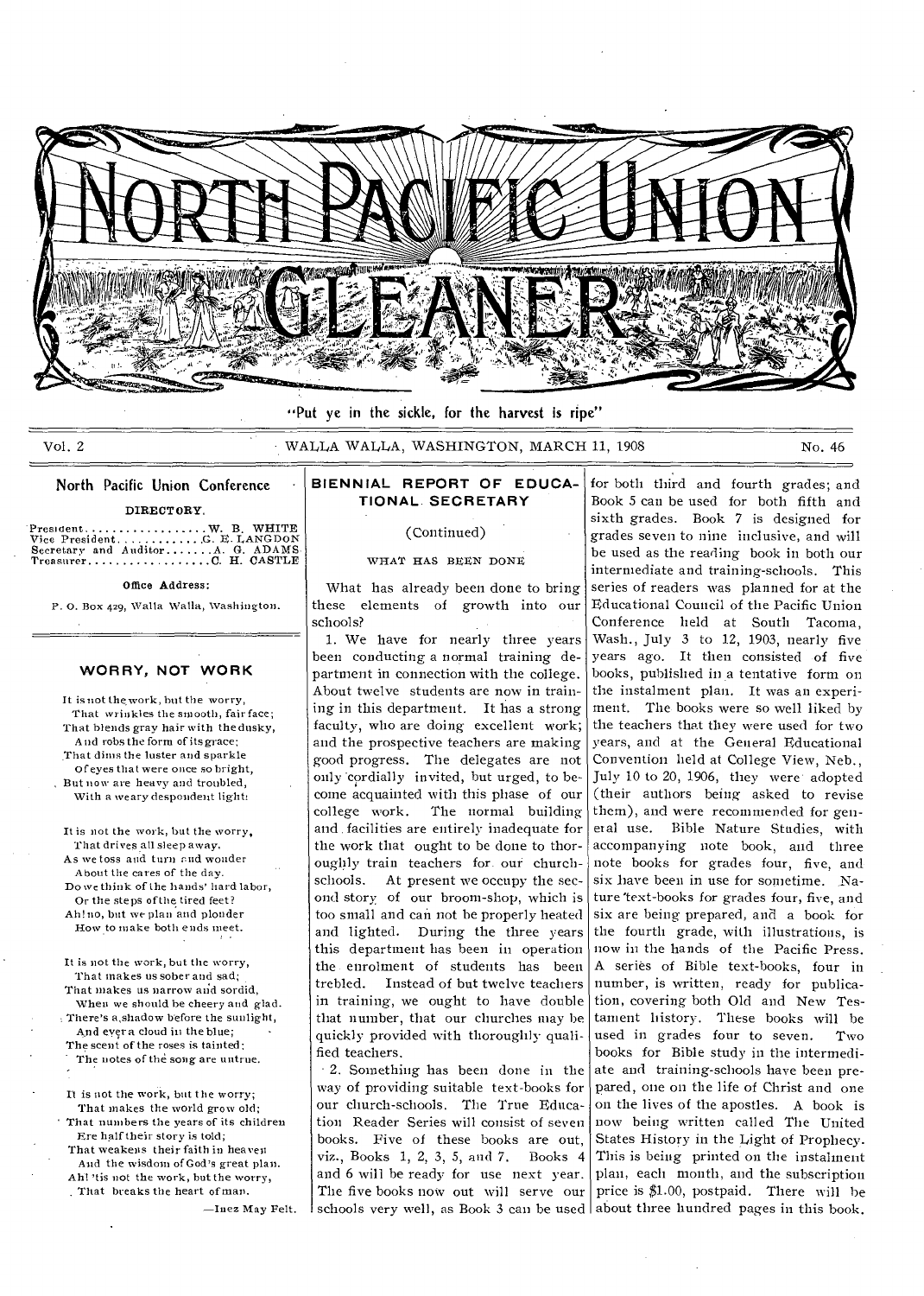This will be an excellent book for ministers to study to help them to more fully understand the principles of our government when first established, and how they are now being repudiated by it. A graded music book is also in preparation for use in our churchschools. We may feel a just pride in knowing ;that all these books mentioned above were prepared by those living within the territorial limits either of the Pacific Union or of the North Pacific Union Conferences, except the two Bible books on the life of Christ and the Lives of the Apostles. We have also books prepared by our own people on the English language and on geography, which are used as text-books in our schools. Other reading books for the first three grades have been prepared by some of our educators living in the East. Other books are being prepared or are being contemplated; so we can see that the Lord is by his Spirit preparing the way for the preparation and publication of an educational literature after his own choosing, which will be in harmony with the spirit and work of the third angel's message. We have been provided with a rich, wholesome literature on evangelistic and medical lines, which ministers to the spiritual and physical man; but the third angel's message saves the whole man, so God will provide in the educational literature that which will minister to the educational phase of our being; and this light and truth will go to the world, reaching a class, the educators, of our land who have not been attracted by our other literature. Seventh-day Adventists are • to be the light of the world in education, as well as in evangelical and medical lines. Our schools will be so conducted that the spiritual, physical, and intellectual phases of our beings will be harmoniously and symmetrically developed, thus preparing for the higher school above, where we will have better teachers and greater opportunities for study and research into the deep things of God.

3. Our schools, especially our intermediate and training-schools, must not lose sight of, or neglect, the industrial training in developing well balanced missionaries for God. The missionary side of this industrial training is emphasized over and over in the Spirit of Prophecy.

Convention, held at College View, Neb., July 10 to 20, 1906, a plan of organization for carrying forward this educational work in the state, union, and general conferences was • adopted, also textbooks and courses of study for church, intermediate, and training-schools. Provision was also made for getting out a teachers' manual, which will outline our entire educational system as far as it has been perfected. This manual will be out shortly, and I trust that all those who have to do with our educational work will give it a careful study and carry out its provisions.

God had a great purpose in view in giving to this people the principles of Christian education. What was it? It is the purpose of God that through the excellence of the work done in our educational institutions the attention of the people shall be called to the last great effort to save the perishing. Our schools are life-saving stations. They are recruiting stations. The God of battles is mustering his army for the last great conflict. Think of the twenty thousand children, and youth now in our schools, with the numbers largely increasing each year. And many of these youtb are coming in from the ranks of the enemy and joining the army of the Lord. The battle will be short and decisive, but the victory will be on the side of God's people. Let us as delegates appreciate more fully than ever before that God calls his people to separate from the world's system of education, and work as we have never worked before to save our children and youth from the enemy's ranks, and earnestly help them to find quickly their place in the ranks of God's people.

In closing I call your attention to some important matters that I believe should be considered by the delegates at this conference session.

1. The providing of adequate facilities for giving a thorough normal training to those who contemplate teaching in our church-schools.

2. The holding of a summer normal sometime during ,the summer vacation for those teachers who do not have the privilege of taking the normal work during the regular school year.

3. How to provide for the lack of properly qualified teachers for our churches in the various conferences.

4. At the last General Educational the plans of work for our church, inter- young will be effectual. 4. An adoption and close adherence to

mediate, and training-schools adopted at the General Educational Convention held at College View, Neb., July 10 to 20, 1906.

5. A provision for keeping uniform and systematic records in our various schools, and of reporting the work done to the educational secretaries and superintendents.

6. The adoption of a uniform financial system for the support of our churchschools.

M. E. Cady.

#### **MARRIAGE AND DIVORCE**

## (Continued)

Those who run the Christian race are admonished to lay aside every weight; but to marry one Who is out of harmony with God is manifestly to assume additional weights. None can afford to load up with extra burdens. Humanity is weak at best. God's plan is to evade every unnecessary burden or entanglement. If your aim is heaven, cut loose from earthly ties.

"Wherefore come out from among them, and be ye separate, saith the Lord, and touch not the unclean; and I will receive you." The relation which God sustains to his people is illustrated by the marriage union. He says, "I am married to you." No one who is married to God can be strictly loyal to him and unite in marriage with one who is not also married to God. A -Christian is to be separate from all such alliances to have the full assurance of being accepted of God.

## EXAMPLE OP MINISTERS AND TEACH-ERS

Ministers and teachers are to be extremely careful of their example. Those who have not followed the instruction of the Bible relative to courtship and marriage are not in every way fitted to impart acceptable advice to the young who are about to make choice of life companions. Instructors must practice what they preach if they expect to have any weight with the students under their care. If their own lives adorn the doctrine of God, they may reasonably expect that their influence with the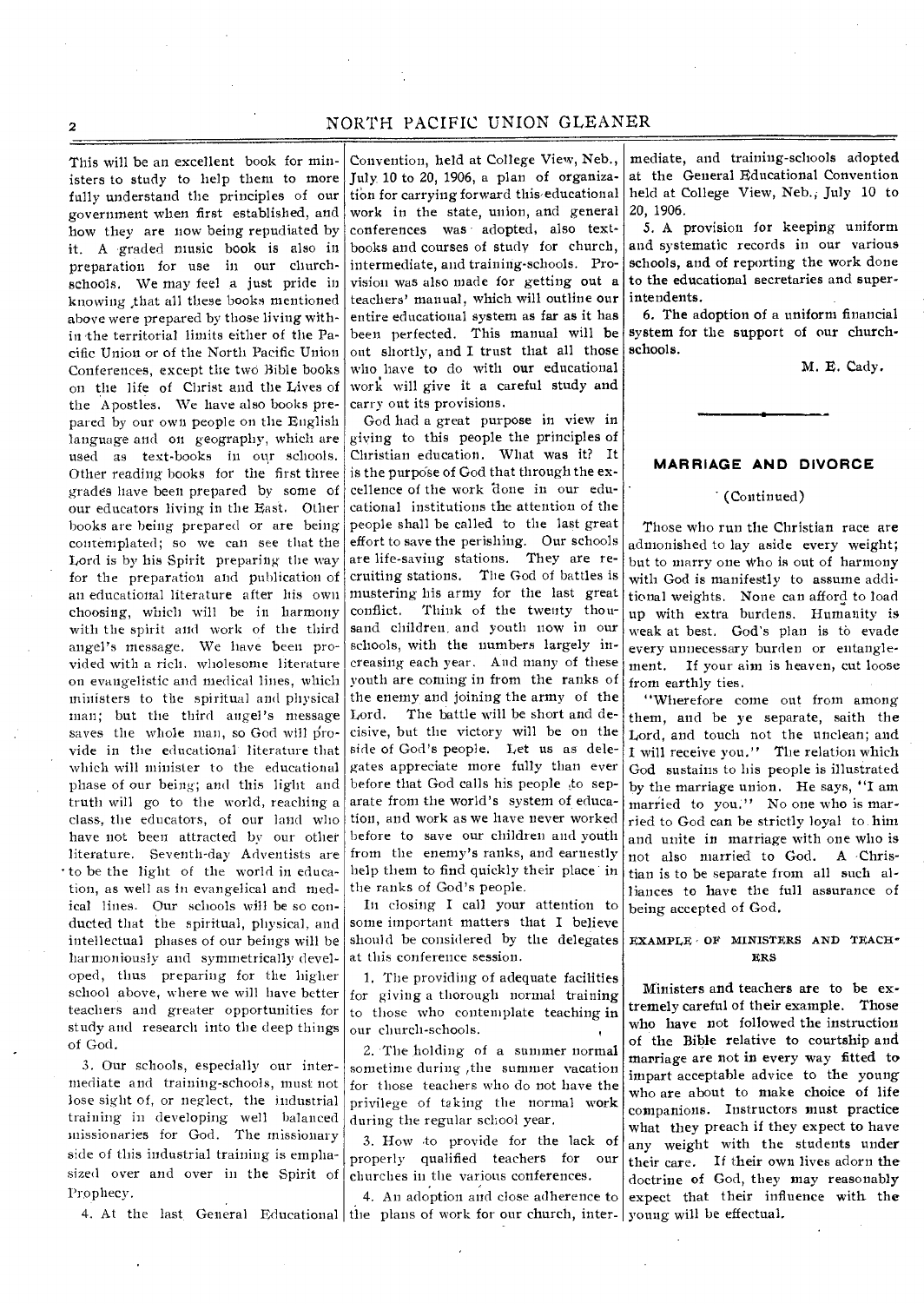## THE MINISTER'S DUTY RELATIVE TO OFFICIATING AT MARRIAGES

"In all things showing thyself a pattern of good works: in doctrine showing uncorruptness, gravity, sincerity. Neither be partaker of other men's sins; keep thyself pure." Our ministers should be ready to exalt God's Word concerning marriage and divorce, as faithfully as they would exalt it in regard to his law; for marriage is either obedience to or a violation of the law; and the same is true also of divorce. If the Word teaches that it is wrong for Christians to unite in marriage with outsiders, then what consistency is there in the conduct of the minister who officiates at a wedding where one of the contracting parties is an unbeliever? If divorce for any other cause than adultery is forbidden in the Bible, why should the teacher of that Word solemnize marriage where one or both of the persons are thus divorced? Are they not partakers of other men's sins in so doing? If the minister consents to solemnize marriage where one is not in the faith, how can he consistently preach to the young that they should not form matrimonial alliances with those outside our faith? If he officiate at a wedding where one or both parties are divorced on unscriptural reasons, how can he preach the truth relative to Scriptural divorce to his congregation? These are pertinent and solemn questions. Do we as ministers stand upon the right platform concerning them? Certainly God and the people to whom we are sent have claims upon us to make a clean record regarding these things. The matrimonial sins and follies of the present time are calling loudly for a reformation along these lines. "Hear the word of the Lord, ye children of Israel; for the Lord bath a controversy with the inhabitants of the land, because there is no truth, nor mercy, nor knowledge of God in the land. By swearing, and lying, and killing, and stealing, and committing adultery, they break out, and blood toucheth blood."

Our people should know that it is wrong to seek for divorce where there exists no Scriptural reason. They should be made to understand that marriage with outsiders is a very dangerous step for Christians—dangerous to domestic happiness and dangerous to spirituality. A glance only at those who have ventured upon this forbidden

ground is enough to convince one that it is a very unwise step to take; and yet with all this array of evidence before us many of our people are making this fatal mistake in their lives.

T. H. Starbuck.



## **AWAKENING OF CHINA**

## (Continued)

Dr. Miller says that literature offers a great field in that country. The printed page means more in carrying the message there than in this country. One reason of this is that it is so much easier to communicate with them by means of writing than by speaking. In. speaking of the language Dr. Miller told us that it was harder than the hardest physical work lie ever did to attempt to learn it. It is not the written language that is the most difficult, altho there are 45,000 different characters to learn, but it is the spoken language that almost baffles the skill of the most determined learner. There are. somany intricate and delicate shadings of inflection, so many words that sound so nearly alike yet carry with them meanings so vastly different. He said they found it impossible to learn by merely studying under a teacher, to talk the language so as to be understood. The only way they could become at all proficient was to go right out and mingle with the natives, paying close attention to their enunciation.

They began printing there three years ago this coming May, and now.for some time they have been sending out a regular paper. Dr. Miller made the statement that tho we were the last Society to establish work in that field, we were the first to send out a missionary paper in the Chinese language. They find that two-thirds of the converts come in through reading. With reasonable facilities for printing it is possible to carry the gospel of the kingdom throughout the Empire in a short time. Dr. Miller is carrying back with him some improved machinery for their little printing plant. A great perplexity with them has been for some one to take charge of the printing work. None of the company there were practical printers, so they have worked at a great disadvantage. Since Brother Miller has been in America he has been trying tonese.

to secure help in this line, but up to a few days ago had been unsuccessful. But now in a remarkable manner the want will be supplied. While visiting at Mountain View just before coming up here, Dr. Miller was in the Pacific Press trying to pick up some items that would help him in carrying forward that work when he should reach his field again, when in conversation with one of the employees he found that the man had been contemplating a foreign field. Suffice it to say that matters were quickly arranged that Brother Roberts and his wife, who by the way is one of the proof readers at the Press, should make two of the party of eight to sail March 2 for the Orient.

The Province of Honan where this mission is situated is the most important of the eighteen provinces of the Chinese Empire. It is really the heart of China as it is the center of the great Mandarin-speaking population. The Mandarin is the dialect of fifteen of the eighteen provinces, and in Honan the purest Mandarin is spoken of any part of China. How plainly can be seen the providence of God in placing this distributing-center right there. Sin Tsai Hsien where the mission is situated is a city of about 15,000 inhabitants. The plain in which it is located is the most densely populated place in the world, there being 850 people to the square mile.

It is somewhat difficult for us to grasp the wideness of the territory of China, and as a result our ideas of the magnitude .of the work fall short of the true state of the case. We are apt to think of our brethern in the different parts of China as being of easy access to each other, but when we are reminded that between Brother Anderson at Canton and Dr. Miller's company in Honan there is a stretch of about 1700 miles we can better understand the situation. Then again, while the written language is the same, there is said to be as much difference between the spoken dialect of the natives at Canton and that of those in Honan as between the English and the French languages. The Cantonese,—so called from the metroplis of South China,— number only about twenty-five or thirty millions, but they are the most enterprising and intelligent of the Chinese people. Dr. Miller says that most of the Chinese who come to the Pacific coast of America are Can-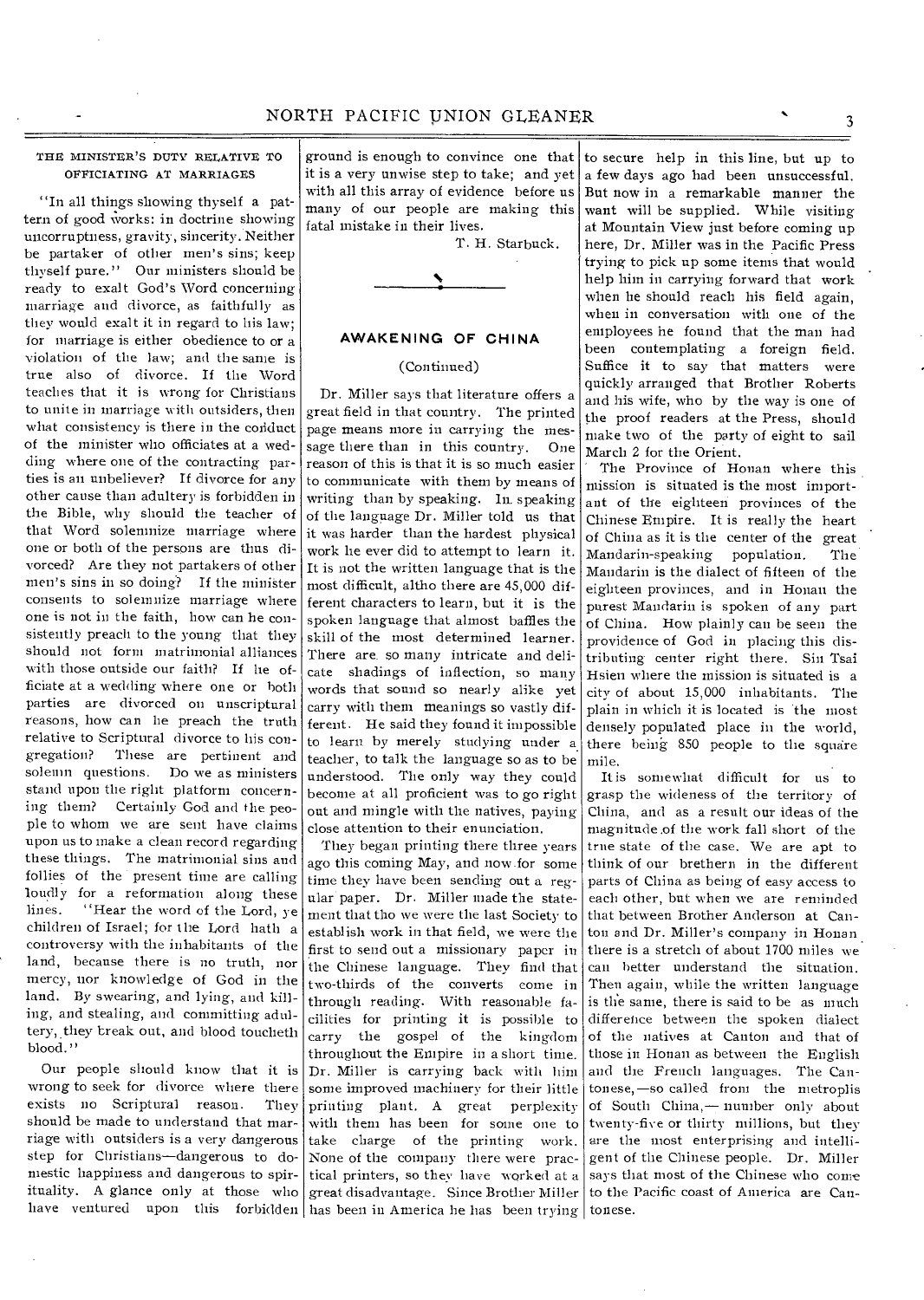We have workers in four provinces of China. We do not need Dr. Miller to tell us that we should speedily occupy the other fourteen. Already these Oriental peoples are beginning to follow the example of the United States in the matter of Sunday legislation. This is not because they have any consciencious scruples whatever, for they do not recognize the weekly cycle, but they seem to hold it up as a mark of the advanced civilization which they are now ambitious to reach. The native authorities are sending forth proclamations that they will do no official business on Sunday, and schools are being closed on that day.

As Dr. Miller reminded us we have a great work to do in China, but we have a great God pledged to work in us and through us for its accomplishment.

Helen. C. Conard.

## **UPPER COLUMBIA CONFER-ENCE**

Since the last session of the Union Conference at Portland the Upper Columbia Conference has been divided, and from its territory a new conference has been formed, known as the Southern Idaho Conference. This division took 501 of our members, 7 church buildings, 2 school houses, 16 church organizations, 13 workers, 5-16 of our funds, and an abundance of our good will for their future success under the blessings of God.

#### TERRITORY

At present our conference embraces the State of Washington east of the Cascade Mountains; Idaho north of the forty-fifth parallel; and Oregon east of the Cascades, except Wasco and Klamath Counties, belonging to Western Oregon Conference, and the first tier of counties on the eastern border of the state, belonging to Southern Idaho Conference. The area is about 145,000 square miles.

### POPULATION

It is impossible to give a definite number in population; probably 400,000 is a fair estimate. There is quite a large and important German and Scandinavian population, with many from  $\int_0^{\infty}$  skeleton in the closet."

the Latin and Oriental countries, besides a large number of American Indians. No amount of work has been performed in these tongues, except the German, which work is well organized, and is under the direct supervision of Elder H. J. Schnepper.

# CONSTITUENCY

Our membership since the division, as near as can be told, is 1616, with 31 church organizations, 6 companies, 21 church buildings, and 4 school houses. Three new church buildings have been built during the term, one each at Chelan, Wenatchee, and Spokane, and one school house at Malaga. Ten new churches have been organized, with a total membership of 310. The total membership of both conferences is 2117, showing a gain of 473 for the term.

### MINISTRY

There are now engaged in the conference employ 18 ordained ministers (5 in Ida., 13 in U. C.), 12 licensed ministers (4 Ida., 8 U. C.), 20 licensed missionaries (6 Ida., 14 U. C.), 19 church-school teachers (5 Ida., 14 U. C.), 3 Bible workers (1 Ida., 2 U. C.), 1 colporter; 21 series of tent meetings (2 Ida., 19 U. C.), 27 hall and church efforts (5 Ida., 22 U. C.), 4 local and 2 conference camp-meetings have been held. We are supporting one laborer, Elder Charles Knott, in New York City in the German work. Elder Charles Ford has been called to the Southern California Conference, Elder F. D. Starr to Mt. Vernon (Ohio) Academy, and Elder W. A. Alway to Minnesota. Since our last session, Elders R. D. Quinn from Australia and E. H. Huntly from North Dakota, and Brother R. H. Wiper from Pennsylvania, have come to our field and have been added to our conference workers. Father Bartlett, one of our faithful laborers, died last month from a fall. Father Bartlett was well known throughout the conference and will be greatly missed. Our sympathies are with the bereaved ones.

(To be continued)

G. E. Langdon.

A "whisperer" has a secret about some fellowman. You are kept in suspense, wondering what it can be, that

# **THE SABBATH SCHOOL**

The first quarter of 1907 the schools of the United States and Canada lacked \$2,911.37 of giving a thousand dollars a week to missions. The second quarter the deficit was only \$292.86. The summary for the third quarter shows that \$1,667.02 more than a thousand dollars a week was given. The reports for the fourth quarter, not yet in, will complete the record for the year. It will' be necessary for the schools to reach the mark of \$14,537.21 to missions for the last quater, if an average of one thousand dollars a week for the entire year be maintained.

Mrs. J. S. Hart, College View, Neb., writes: "I will tell you what my division has done. I find in the intermediate grade that in order to keep up the interest our general work must be improved. In our reviews we must stick close to the lesson, but hunt bright little things to use as illustrations. One thing I tried for six month was written work, and the children entered into it with a great deal of zeal. The first two Sabbaths in the month we had the general reviews; the third Sabbath we had the teacher review for the past four weeks; then the next Sabbath the children brought a paper nicely written out on all they had been over in the past weeks. My teachers required the children to bring a paper each Sabbath on the previous Sabbath's lessons. The children did not all do this, but out of forty-five, I think three-fourths did.

At the end of the six months we had promotion day, and displayed the written work, so the parents could see what every child had been doing. This seemed to create as much interet as anything I ever tried.

## **"NO TIME"**

"Isn't that lovely?" asked a young girl, holding up a large and most elaborately embroidered table mat for the admiration of a friend.

"It is very pretty, indeed," said the lady. "It must have taken you a long time to embroider it."

"Indeed, it did," was the almost triumphant reply. "Why, do you know, I kept an exact account of the time I spent on that cloth, and it aggregated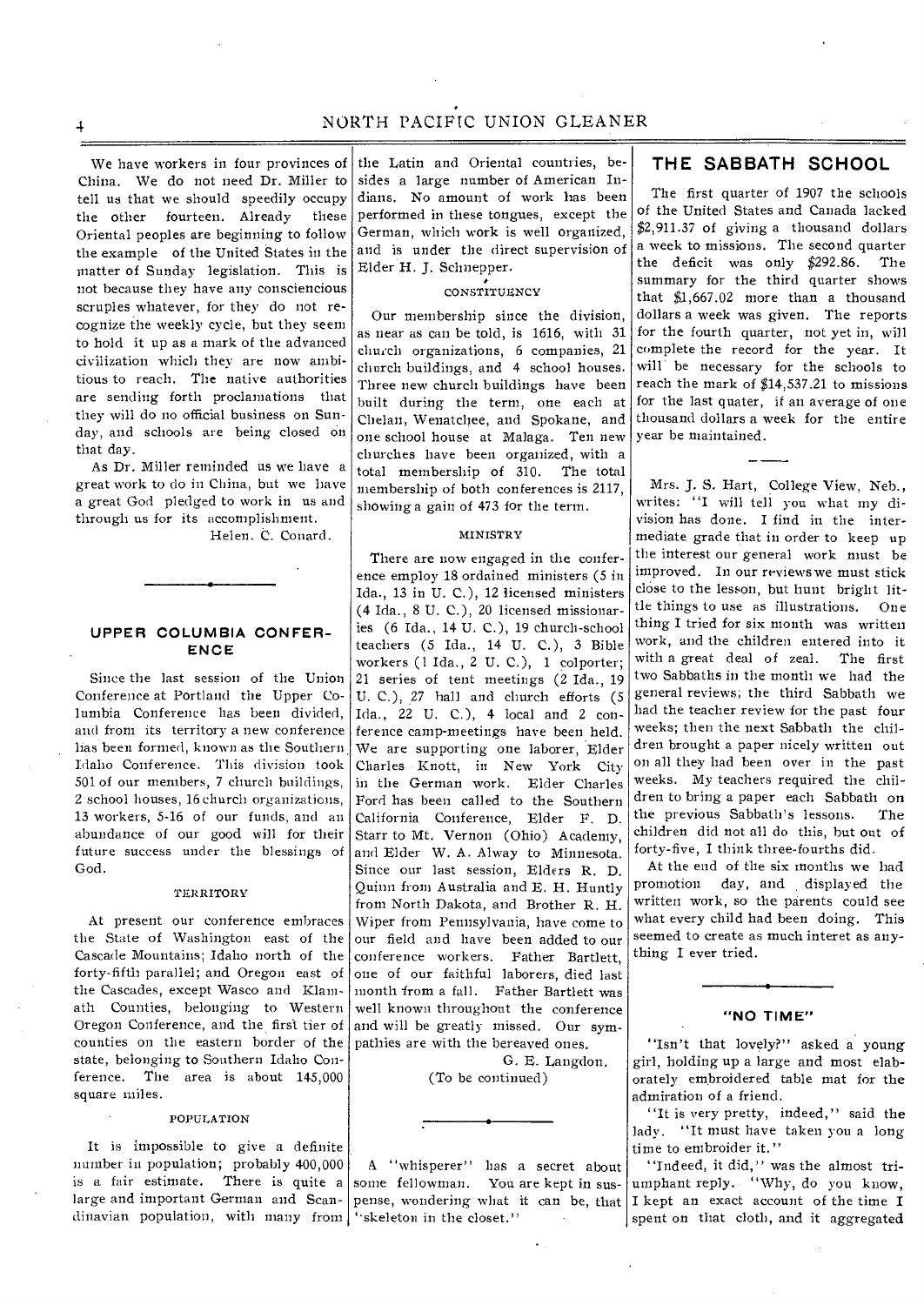nearly four weeks, allowing eight hours to each day!" Later in the conversation the fact was developed that this young lady had given up a class of little girls in the primary department of a mission Bible school because she "simply had no time in which to prepare the lesson." Selected.

# **WESTERN WASHINGTON**

The writer is glad to be at his post again after' an absence from Western Washington of about a month. I wish to say that during this time I have found the Saviour very precious to me indeed. I praise Him for His tender care over me.

The Conference committee had a meeting in the office on Feb. 25 at which all members were present. Prominent among the matters which came before the committee were various features concerning our coming annual campmeeting. It should be stated at this point that a committee to select a location for the meeting was appointed at a meeting held at College Place. The committee consists of Elders W. W. Sharp, L. Johnson, and C. E. Knight. These brethren could not report definitely on a place for the meeting, so it was left in their hands for further investigation. We hope to announce through the Gleaner very soon where the meeting will be held. The time that has been chosen is from May 21-31.

### TENTS FOR THE MEETING.

The rent on tents will be as last year; new 12x14, \$3.00; old, same size, \$2.50. It should be mentioned too, we have only the one size, and only about twenty of these are old ones. We have about fifty-five new tents. Don't fail to order early. Send your orders to Brother H. A. Green, 309 Second Ave. N., Seattle.

## BED SPRINGS.

The conference has only few springs and a number of these are almost past using. We will not therefore offer to supply springs for the campers. If we can rent some at reasonable rates where the meeting is held, some arrangements may be made to furnish springs for those who want them. But our brethren and sisters should bring straw ticks and not depend on getting springs.

And we would urge in this connection that everybody come supplied with bedding and not depend on the conference or others to furnish them. The conference hasn't the bedding to supply such persons; and those who supply themselves can not be expected to bring enough for others.

#### CAMP STOVES

These will be for rent at the rate of 50 cents each.

#### STRAW AND LUMBER

will be on the ground and can be had at reasonable rate.

## STORE AND RESTAURANT

These accessories will be connected with the camp also. It is decided, however, not to open the restaurant on Sabbath, so that no one will be kept from the meetings on the day when God comes especially near to His people. So campers should come with the understanding that on Friday they must supply themselves from the store with what they need in the line of food for the Sabbath.

## CAMP-MEETING COMMITTEE

The following persons were selected as a camp-meeting committee: R. T. Cornell, L. D. House, A. L. Freeman, Adolph Johnson, Geo. Harlow. It is hoped that these brethren can serve in this capacity.

## RAILROAD RATES

No arrangements can be made with the transportation lines for special rates until the place for meeting, has been determined. So will have to make announcement with reference to this matter later.

## AUDITING COMMITTEE

The following brethren were chosen to sit with the conference committee to -audit the accounts of the laborers for the year closing April 30, 1908.

D. MacLafferty, L. D. House, M. T. Madsen, John Reid, J. E. Graham, A. Zachrison, C. E. Knox, J. E. Hanson. If any of these men cannot serve, alternates will be supplied.

## WALLA WALLA COLLEGE DEBT

Plans were laid by the Con. Com. for raising \$500 at an early date to help from debt. This is to be in addition to begun. The enemy of God's law is not

what has been given or pledged in this field. Other conferences are also asked to raise sums of from \$500 to \$1000.

Over \$18000 has been paid in and applied on the debt leaving \$7000 yet to raise. But about \$4000 of this is provided for in good pledges which will be paid soon. So the present effort is to<br>make up the remaining \$3000. This make up the remaining \$3000. is good for it gives an opporunity for every member of our church to have some part in helping pay the college debt which chance has not been extended to more than a very few yet. Let none give under \$1.00 but many should lift much harder. Give your fives and your tens and twenties. Let us raise a good sum now, and if over \$500 is raised, the excess can apply, if it meets your mind, on the balance of the

## \$150,000 FUND

We lack yet nearly \$300 on our quota. so we must lift in this until our conference gets its star.

### CANVASSERS' INSTITUTE

Brethren C. R. Weaks and C. L. Davis are conducting an institute at Meadowglade school at the present time. We will write more about this later. When this one is over, these brethren will hold a similar institute at the Forest Home School. May the Lord bless in the plans for the book work in this field the coming season.

#### PERSONAL

Dr. H. W. Miller and wife together with seven other missionaries spent the Sabbath yesterday at the North Seattle Church. These devoted workers are en route to China to give the great message for these last days to the millions who grope in heathen darkness in that great country. They sail tomorrow at noon on the "Minnesota" from this port. May the Lord be with them all the way.

F. M. Burg.

#### **TACOMA**

make up what is still lacking in the take the step before long. We feel that amount necessary to free the college the work with these dear souls has just It has now been about four months since we came to Tacoma. Our work has been of a private character. The Lord has blessed our efforts, and we feel to rejoice that nine souls have begun keeping the Sabbath; and there are several others whom we believe will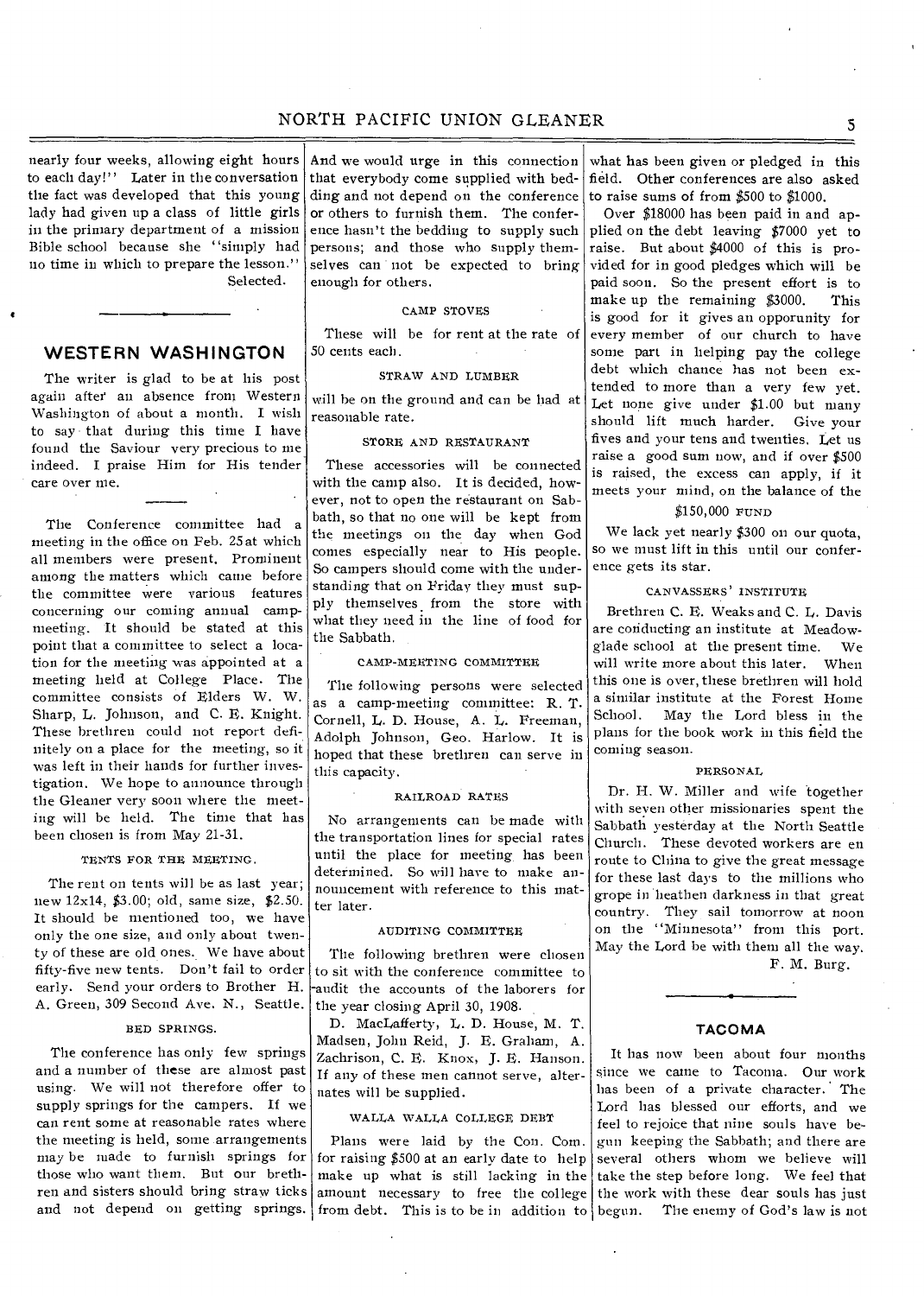asleep. One man told his wife that if she took that step he would not live with her. I am glad that out of those who have begun to obey, also those who are especially interested, are several men. One man, who is a Roman Catholic, and in his younger days traveled with a priest as his assistant in missionary work, told me he was going to ask his foreman if he could not have the Sabbath off, and said that if lie did not give it to him he thought he would take it anyway. He is planning to be baptized with his wife when the water gets a little warmer.

The Lord has said, "My word shall not return unto me void, but it shall accomplish that whereto I sent it."

Homes have been found for two girls, fourteen and fifteen years of age.

Mrs. C. E. Knight.

# **SOUTH ERN IDAHO ITEMS**

The church-school near Cambridge will close soon. Brother John Garvin has done good work in this his first term of school.

Elder H. J. Dirksen is holding a series of meetings in the German community near Midvale, Idaho. We shall 'expect to hear of good results.

and a company

Brother Lee Moran and wife •recently from Portland, are located at Caldwell, Brother Moran has taken a deep interest in the meetings at Parma visiting among the people, canvassing for books, etc.

A Sabbath-school with a membership of 20 has been organized at Weiser. Brother A. E. Baker is superintendent with Miss Pearl Baker as secretary. We welcome this new school to the organized work in the conference.

Brother Arthur Moon is planning to locate in Baker City some time this month. We are sure the brethren and sisters of that place will be glad to cooperate with him in doing missionary work in that city.

As inquiries are already coming in about our camp-meeting we will say it his back.

will be held at Caldwell, Idaho, May 13th to 20th. We have tried to fix a date which will be the most satisfactory to to our people throughout the conference, and should this prove unsatisfactory we will be glad to consider your wishes. We earnestly hope that our brethren and sisters will begin to plan early to attend this meeting. Besides our local talent we expect able help from abroad. The children and young people will be given special attention. So come along parents, young people, and children,and let us worship God together at this annual feast of tabernacle. W. W. S.

Meetings began at a schoolhouse near Parma January 31st and continued four weeks. The interest throughout was excellent. 'The brethren and sisters did their best to make the meetings a success. Brother E. E. Smith was present four days, and Elder Steward spent a few days with us near the close. At our closing meeting, on Sunday evening, ten dear souls expressed their determination to obey the message.• It is expected that the ordinance of baptism will be administered next Sabbath. We know that many prayers have been offered for the work in Parma and we hope you will continue to pray, especially for those who are now stepping out to obey the truth.  $A, C, B$ . A. C. B.

#### BOISE TREATMENT ROOMS

On February 1st the busy force was increased by the arrival of Miss Sadie Blodgett, a trained nurse from Boulder, Colorado, We trust that she will also find avenues for work in the church and among the young people.

An intelligent English woman from 100 miles east of Boise had been in town for weeks seeking relief from headache, stamach trouble, and backache. Her physician advised her to come to the treatment rooms for help. Being devoted to the English custom of much tea drinking she had a battle to give it up, but the battle is won. She is happy and gaining. Two of her relatives have since come for medical aid.

A man may have the courage to face a cannon's mouth and yet not possess the moral courage to say to a man's face what he will repeat about him behind

# 8 0 0 1 RECEIPTS FOR JANUARY AND FEBRUARY 1908 TITHES Albany -  $\qquad \qquad$   $\qquad \qquad$   $\qquad \qquad$  4 00 Albina - 53 40<br>Ashland - 69 10 Ashland Astoria 22 75 Beaverton Chitwood 21 96 Coquille **37 50** Dallas 12 40 Eugene 12 70 Gravel Ford - 15 83<br>
Hopewell - 9 22 Hopewell - 9 22<br>Hillsboro - 9 22<br>18 50 Hillsboro  $Jewell$  22 00 Laurel wood contract to the 17 80 Medford - 109 40 Miscellaneous - 25 18<br>Monitor - 43 58 Monitor Montavilla - 105 28 Mt. Tabor - 3 35 Newberg - 74 22 Park Place  $\qquad \qquad -200$ Portland - 596 51 Roseburg - 65 35<br>
Salem - 91 00 Salem St. Johns 38 51 Svensen - 6 60 Tillamook - 675 Willamina 2 00 Yoncalla 102 00 Total - \$1596 89 TRUST FUNDS Annual Offerings - 19 60 Canton Chapel - 4 21<br>
China Mission - 4 21<br>
1 30 China Mission Colored Mission Schools 5 37 Colored Work  $\sim$  1 25 Educational Fund - 38 74 \$150,000 Fund - 26 81 India Fund (Gravel Ford Y. P. Society) - 63 35 Intermediate Schools 55 00<br>
Iapan Mission - 1 00 Japan Mission - 1 00<br>
1 1 00 Tewish Work - 19 50 Jewish Work London Sanitarium 1 60<br>Mission Board - 23 50 Mission Board Religious Liberty - 108 86 S. S. Offerings - 34 03<br>
Tent Fund - 20 00 Tent Fund Walla Walla College Debt Fund 50 Weekly Offerings - 18 43<br>
1. T. Westrup Fund 100 00 J. J. Westrup Fund

Total **5543 05** Edith Starbuck,

Treas.

**WESTERN OREGON**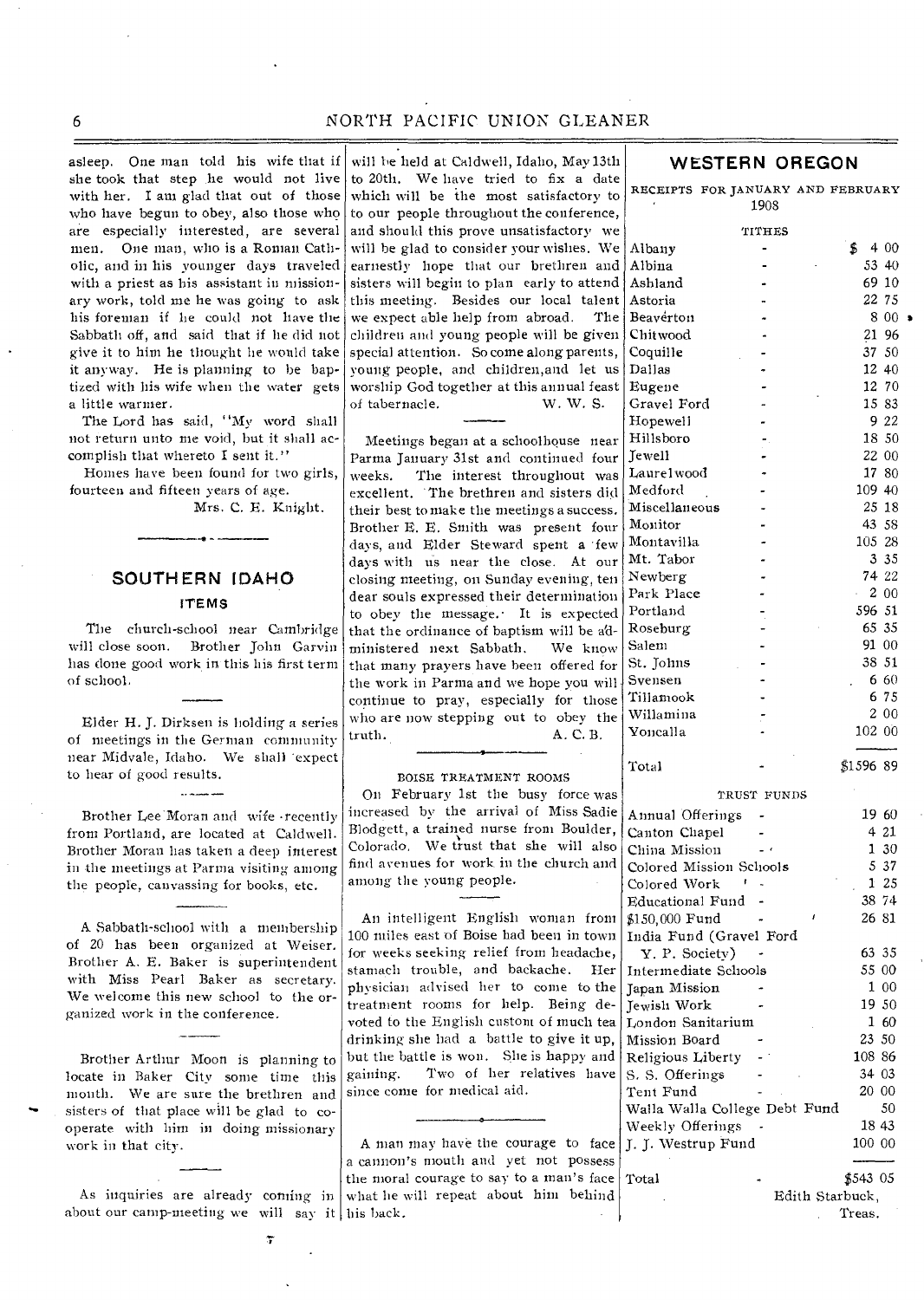# **FALLS CITY AND BLACKROCK**

Falls City has a Seventh-day Adventist church, and its members are alive and wide awake. They seem never to lose a chance to sow the seeds of truth. As a result, souls have been added to the church, and many here in the town are asking to hear the truth from a minter.

Blackrock is a slab town of about five hundred people, situated four miles up in the mountains. It is the logging camp for the sawmills. Brother G. W. Pettit has been holding meetings here for three weeks. He has a very good interest. From twenty to thirty come out, and some of them are very much interested. We believe a few will soon take their stand for the truth.

Remember the work at these places in your prayers.

J. M. Cole.

## **UPPER COLUMBIA**

Several letters have been received asking where our camp-meeting would be held this year. At the Union Conference Committe meeting, they asked if June 4-14 would meet our mind as to time. This matter was taken up at the next meeting of the Upper Columbia Committee. The date seemed satisfactory to all. For the location of the conference camp-meeting, it was thought best to plan to hold it at or near Spokane, as several calls had come from this part of the conference.

Brother Cloak, who has been teaching the church-school in Spokane, is ill, and Miss Emma Rothgeb is supplying his place till he is able to resume his work.

Sister Tamke from Cheney writes: "We have filled the religious liberty petitions with subscribers, and could take a hundred more names. We had a good experience and enjoyed the work."

Elder A. M. Dart, who has been five years in Alaska, was transferred to our conference at the last Union Conference session. He is now laboring at Echo, Ore., where Brother and Sister Raley are living.

Bossburg, Wash.: "Twelve have taken Dr. Knopf, the New York tuberculo-

a stand to keep God's Sabbath. We have organized a Sabbath-school." He has ordered a club of Youth's Instructors, Little Friends, and Signs of the Times.

Dr. I. A. Dunlap, who has from the first been connected with the Walla Walla Walla Sanitarium as medical supintendent, has been asking for some time to be released, that he may take a rest from the responsibilities he has been carrying and have a change of work. His request has finally been granted by the hoard, and Dr. W. H. Warner of the Tri-City Sanitarium, Moline, Ill., has been secured to take the position. He expects to take up duties April 1.

I presume all of our people will be interested to learn that at a board meeting of the North Yakima Sanitarium, held March 2, the nine hundred shares of stock held by the Upper Columbia Conference were signed over to Dr. Rossiter. The corporation voted \$2,000 in interest-bearing bonds to the Upper Columbia Conference in lieu of our interest in the institution. The conference is now released from all financial responsibility respecting the sanitarium and its liabilities. The doctor is of excellent courage, and prosperity is attending the work of the institution.

#### **LIFE AND HEALTH FOR MARCH**

Have you seen the March number of Life And Health ? If you have not, we would advise you to send for a sample copy. Its general topics are tuberculosis and intemperance,—the two principal death dealing agencies of this age. In the main, it is a splendid temperance number, and will not only be a good selling number, but will be an "entering-wedge" for the great third angel's message, now hidden from the masses through physical infirmities and benumed consciences resulting from a lack of a knowledge of the true principles of right living.

In this number, in addition to exposing the ravages of intemperance through the agencies of alcoholic drinks, a broad application of intemperance is made to

include abstinence from things hurtful, Elder E. H. Huntly writes from and the proper use of the beneficial.

sis expert, dwells upon the life-giving properties of fresh air. Dr. Lauretta Kress treats whooping cough in the home. Mrs. Bainbridge presents the life of Christ as evidence of his being the prophesied healer. The entire number is practical and of vital importance. It will be a good selling number. Those who have been selling previous numbers will be able to increase their sales with this issue. Many have reported during the past month one hundred copies sold in three or four hours' time. Suggestive canvass for the March number, a canvass telling how to sell it, hundreds of records showing an average of fifty to one hundred copies every day, with an average profit of from \$3.50 to \$7.00,—what more is wanted in a good work ?

Send in your order for a trial. Prices, two to twenty-five copies, one order to one address, five cents a copy ; twentyfive to five hundred copies, four cents a copy.

Address, your state tract society.

#### **ITEMS**

Brother Adams returned to the office after an absence of several weeks spent in auditing the books of the Montana Conference and in attendance on board meetings at North Yakima.

Elder F. M. Burg visited Walla Walla from March 6 to 8, meeting with the North Pacific Union Conference Com.. mittee in considering some very important questions.

Elder W. B. White attended the annual meeting of the Montana Conference, and reports a most excellent meeting. Doubtless a full report will appear in the Gleaner in due time.

Elder W. A. Spicer is to attend the general meeting of the Central American Mission to be held in Honduras March 5-15. We understand this is a camp-meeting, and the first ever held in this field.

We learn from the Watchman that L. A. Smith, for many years associate editor of the Review and Herald, has been appointed editor of the Watchman. Brother Smith has been an associate